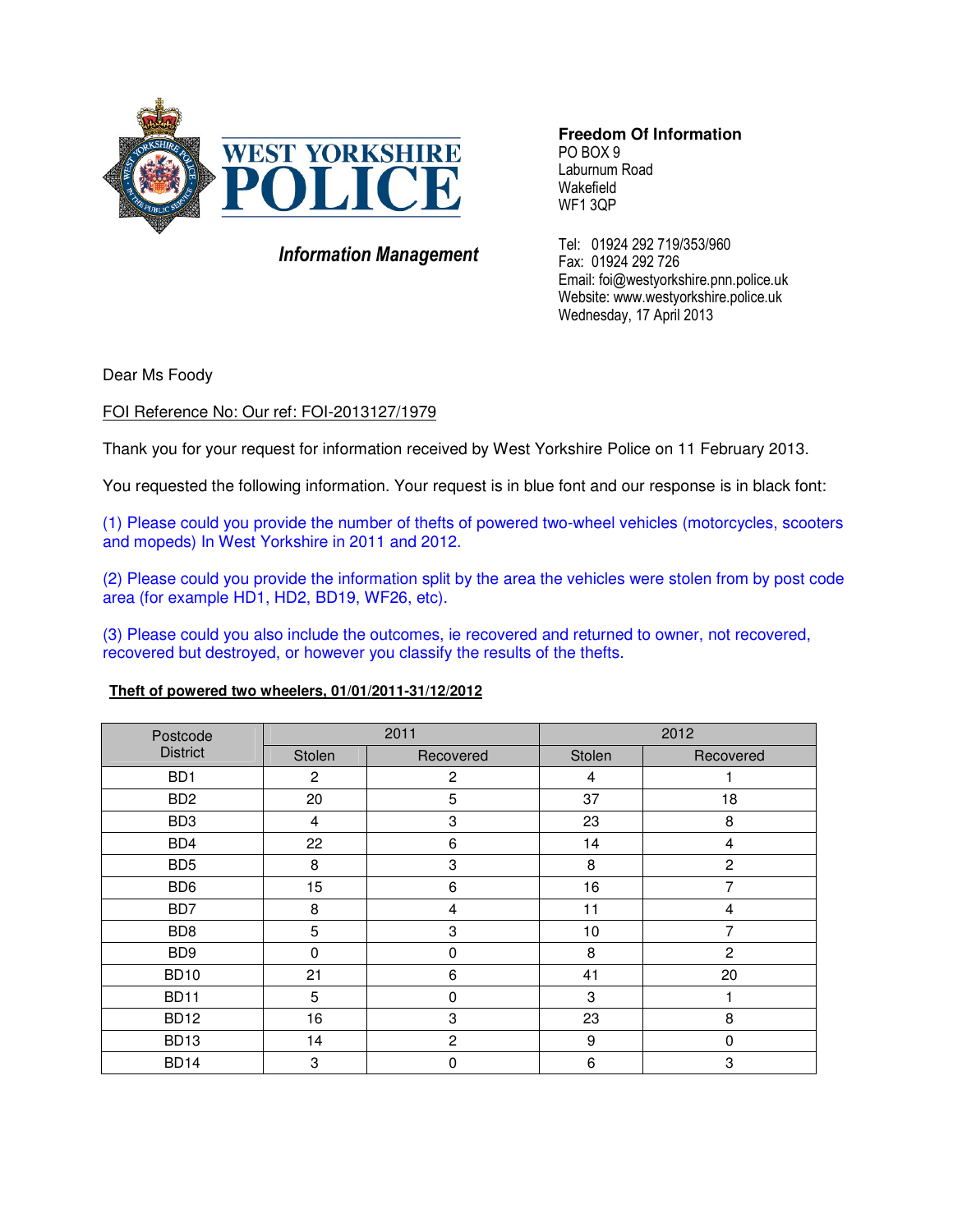| <b>BD15</b>      | $\overline{7}$          | $\pmb{0}$               | $\,6\,$                 | $\sqrt{2}$              |
|------------------|-------------------------|-------------------------|-------------------------|-------------------------|
| BD16             | 8                       | $\overline{c}$          | 20                      | $\overline{7}$          |
| BD17             | 11                      | $\overline{4}$          | $\overline{7}$          | $\mathbf{1}$            |
| BD18             | 24                      | 10                      | 17                      | $\bf 8$                 |
| BD <sub>19</sub> | 14                      | $\overline{\mathbf{4}}$ | 17                      | $\overline{7}$          |
| <b>BD20</b>      | 6                       | $\mathbf{1}$            | $\,6\,$                 | $\overline{\mathbf{4}}$ |
| <b>BD21</b>      | 14                      | $\overline{\mathbf{4}}$ | 17                      | 4                       |
| <b>BD22</b>      | 17                      | $\overline{7}$          | 20                      | 9                       |
| HD1              | 28                      | $\bf 8$                 | 11                      | 5                       |
| HD <sub>2</sub>  | 21                      | 6                       | 12                      | $\overline{\mathbf{4}}$ |
| HD <sub>3</sub>  | 26                      | $\overline{7}$          | 10                      | $\mathbf{1}$            |
| HD4              | 39                      | $10$                    | 22                      | 11                      |
| HD <sub>5</sub>  | 35                      | $\sqrt{5}$              | 26                      | 8                       |
| HD <sub>6</sub>  | $10$                    | $\,3$                   | 11                      | 3                       |
| HD7              | 20                      | $\overline{7}$          | 16                      | $\overline{\mathbf{4}}$ |
| HD <sub>8</sub>  | 34                      | 14                      | 13                      | 3                       |
| HD <sub>9</sub>  | 29                      | 9                       | 21                      | $\overline{\mathbf{4}}$ |
| HX1              | 14                      | 8                       | 13                      | 8                       |
| HX <sub>2</sub>  | 47                      | 19                      | 46                      | 23                      |
| HX3              | 32                      | 8                       | 50                      | 23                      |
| HX4              | 6                       | $\mathbf 3$             | 10                      | $\mathbf{1}$            |
| HX <sub>5</sub>  | 6                       | $\overline{c}$          | 11                      | 3                       |
| HX6              | 34                      | 13                      | 22                      | $\,6$                   |
| HX7              | 12                      | $\pmb{0}$               | $10$                    | 3                       |
| LS1              | $\overline{c}$          | $\pmb{0}$               | $\overline{\mathbf{4}}$ | $\mathbf{1}$            |
| LS <sub>2</sub>  | $\overline{\mathbf{4}}$ | $\mathbf{1}$            | $\,6\,$                 | $\mathbf{2}$            |
| LS <sub>3</sub>  | $\mathbf{1}$            | $\pmb{0}$               | $\mathbf{1}$            | $\pmb{0}$               |
| LS4              | 10                      | $\overline{c}$          | 10                      | $\overline{\mathbf{4}}$ |
| LS5              | $\overline{7}$          | $\pmb{0}$               | $\mathbf 5$             | $\pmb{0}$               |
| LS6              | 26                      | 9                       | 18                      | 13                      |
| LS7              | $10$                    | $\overline{7}$          | $\overline{\mathbf{4}}$ | $\overline{c}$          |
| LS8              | 21                      | 10                      | 18                      | 6                       |
| LS9              | 28                      | 10                      | 26                      | 13                      |
| <b>LS10</b>      | 44                      | 14                      | 22                      | $\mathbf{3}$            |
| <b>LS11</b>      | 30                      | 9                       | 45                      | 27                      |
| <b>LS12</b>      | 23                      | 8                       | 32                      | 14                      |
| <b>LS13</b>      | 22                      | 10                      | 32                      | 18                      |
| <b>LS14</b>      | 49                      | 22                      | 50                      | 20                      |
| <b>LS15</b>      | 27                      | 8                       | 32                      | 13                      |
| <b>LS16</b>      | $\overline{c}$          | $\pmb{0}$               | 17                      | 5                       |
| <b>LS17</b>      | 8                       | 5                       | 6                       | $\mathsf{O}$            |
| <b>LS18</b>      | $\overline{7}$          | $\overline{c}$          | $\overline{5}$          | $\overline{4}$          |
| <b>LS19</b>      | $\sqrt{5}$              | $\mathbf{1}$            | 18                      | $\overline{7}$          |
| <b>LS20</b>      | 3                       | $\mathbf{1}$            | $\mathbf{1}$            | $\mathbf{1}$            |
| LS21             | $\overline{c}$          | $\mathsf 0$             | $\pmb{0}$               | $\mathsf 0$             |
| <b>LS22</b>      | $\pmb{0}$               | $\pmb{0}$               | 3                       | $\mathsf{O}\xspace$     |
| LS23             | 6                       | $\pmb{0}$               | $\mathbf{1}$            | $\pmb{0}$               |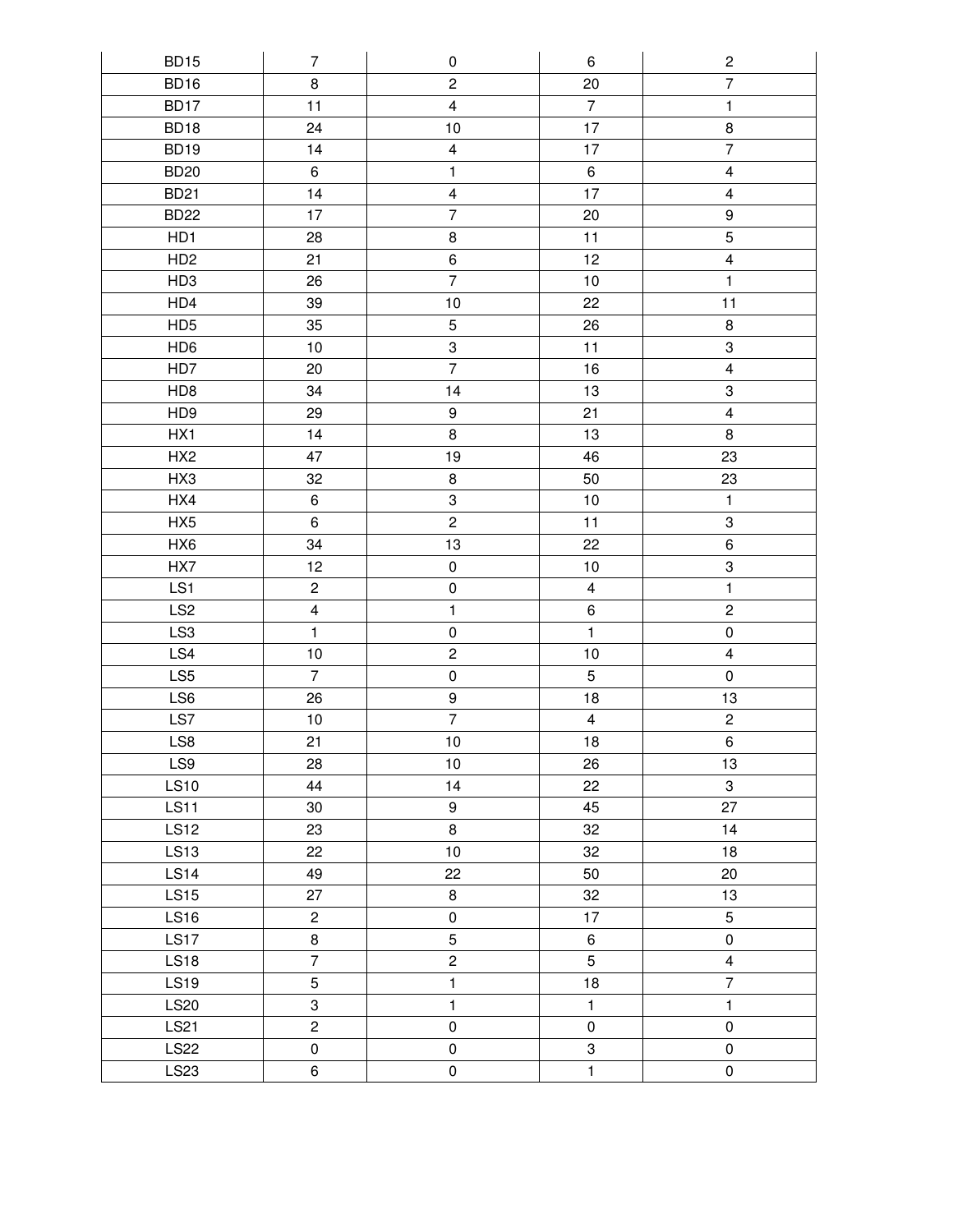| <b>LS25</b>      | 13               | 3                         | 10                      | 3                       |
|------------------|------------------|---------------------------|-------------------------|-------------------------|
| <b>LS26</b>      | 17               | $\,6\,$                   | 21                      | $\overline{\mathbf{4}}$ |
| <b>LS27</b>      | 18               | $\mathbf{1}$              | 18                      | 5                       |
| <b>LS28</b>      | 23               | $\,6$                     | $\,6\,$                 | $\pmb{0}$               |
| <b>LS29</b>      | $\overline{c}$   | $\mathbf{1}$              | $\overline{7}$          | $\pmb{0}$               |
| OL <sub>14</sub> | $\boldsymbol{9}$ | $\ensuremath{\mathsf{3}}$ | $\overline{\mathbf{4}}$ | 1                       |
| OL <sub>15</sub> | $\mathbf{1}$     | $\pmb{0}$                 | $\pmb{0}$               | $\pmb{0}$               |
| S72              | 5                | $\pmb{0}$                 | $\mathbf{1}$            | $\pmb{0}$               |
| WF1              | 33               | 15                        | 16                      | 4                       |
| WF <sub>2</sub>  | 40               | 18                        | 19                      | $\bf 8$                 |
| WF3              | 13               | $\overline{4}$            | 11                      | $\mathbf{1}$            |
| WF4              | 34               | $10\,$                    | 23                      | 5                       |
| WF <sub>5</sub>  | 9                | $\,6\,$                   | 11                      | 3                       |
| WF <sub>6</sub>  | 18               | $\,6\,$                   | 18                      | 5                       |
| WF7              | 19               | 6                         | 14                      | 5                       |
| WF8              | 16               | 5                         | 11                      | 5                       |
| WF9              | 46               | 18                        | 44                      | 18                      |
| <b>WF10</b>      | 53               | 22                        | 37                      | 13                      |
| <b>WF11</b>      | 24               | 13                        | 13                      | 5                       |
| <b>WF12</b>      | 12               | $\overline{4}$            | $\overline{7}$          | 3                       |
| WF13             | 17               | $\overline{\mathbf{4}}$   | 11                      | $\overline{\mathbf{4}}$ |
| <b>WF14</b>      | 23               | $10$                      | 11                      | 5                       |
| <b>WF15</b>      | 20               | $\overline{7}$            | $\bf 8$                 | $\mathbf{2}$            |
| <b>WF16</b>      | 5                | $\mathbf{1}$              | $\overline{7}$          | 3                       |
| <b>WF17</b>      | 14               | $\overline{\mathbf{4}}$   | 28                      | $\overline{7}$          |
| Unknown          | 16               | 5                         | 10                      | $\overline{4}$          |
| Total            | 1474             | 494                       | 1349                    | 503                     |

Notes

'Stolen' figures represent the number of property items linked to crimes recorded during the period which:

- were recorded as a 'powered two wheeler' and linked as 'STOLEN' or 'TAKEN'

- occurred in the specified postcode district (where able to determine)

- were not subsequently no-crimed

'Powered two wheeler' includes:

- MOTORCYCLE
- OFF-ROAD MOTORCYCLE
- TRAIL BIKE
- TRIALS BIKE
- OTHER MOTORCYCLE
- MOTOR TRICYCLE
- MOPED
- MOTOR SCOOTER
- SCOOTER COMBINATION
- CHILD'S MINIBIKE

'Recovered' figures represent the number of those property items stolen which were also recorded as being recovered

Postcode district based on the offence location eastings / northings where not specifically recorded

Please accept our apologies of the delay in dealing with your request.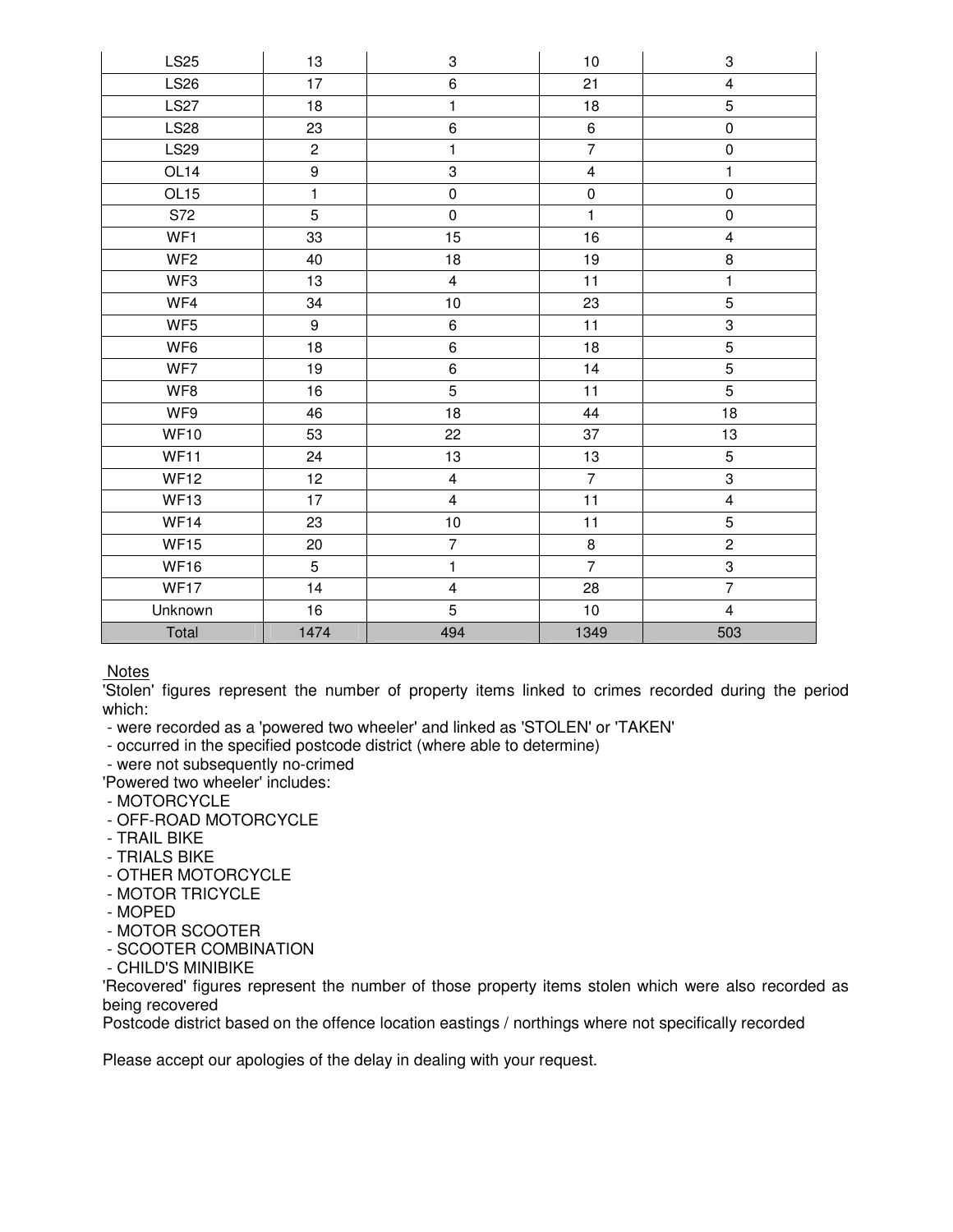# **COMPLAINT RIGHTS**

If you are not satisfied with how this request has been handled or with the information provided, please read the advice notice attached to this letter. If you do wish to take up your right of complaint, please remember to quote the reference number above in any future correspondence.

Yours sincerely

Richard Porter Freedom of Information

pp Sue Durham Head of Information Management

The West Yorkshire Police in complying with their statutory duty under sections 1 and 11 of the Freedom of Information Act 2000 to release the enclosed information will not breach the Copyright, Designs and Patents Act 1988. However, the rights of the copyright owner of the enclosed information will continue to be protected by law. Applications for the copyright owner's written permission to reproduce any part of the attached information should be addressed to The Force Solicitor, West Yorkshire Police Headquarters, PO Box 9, Laburnum Road, Wakefield WF1 3QP.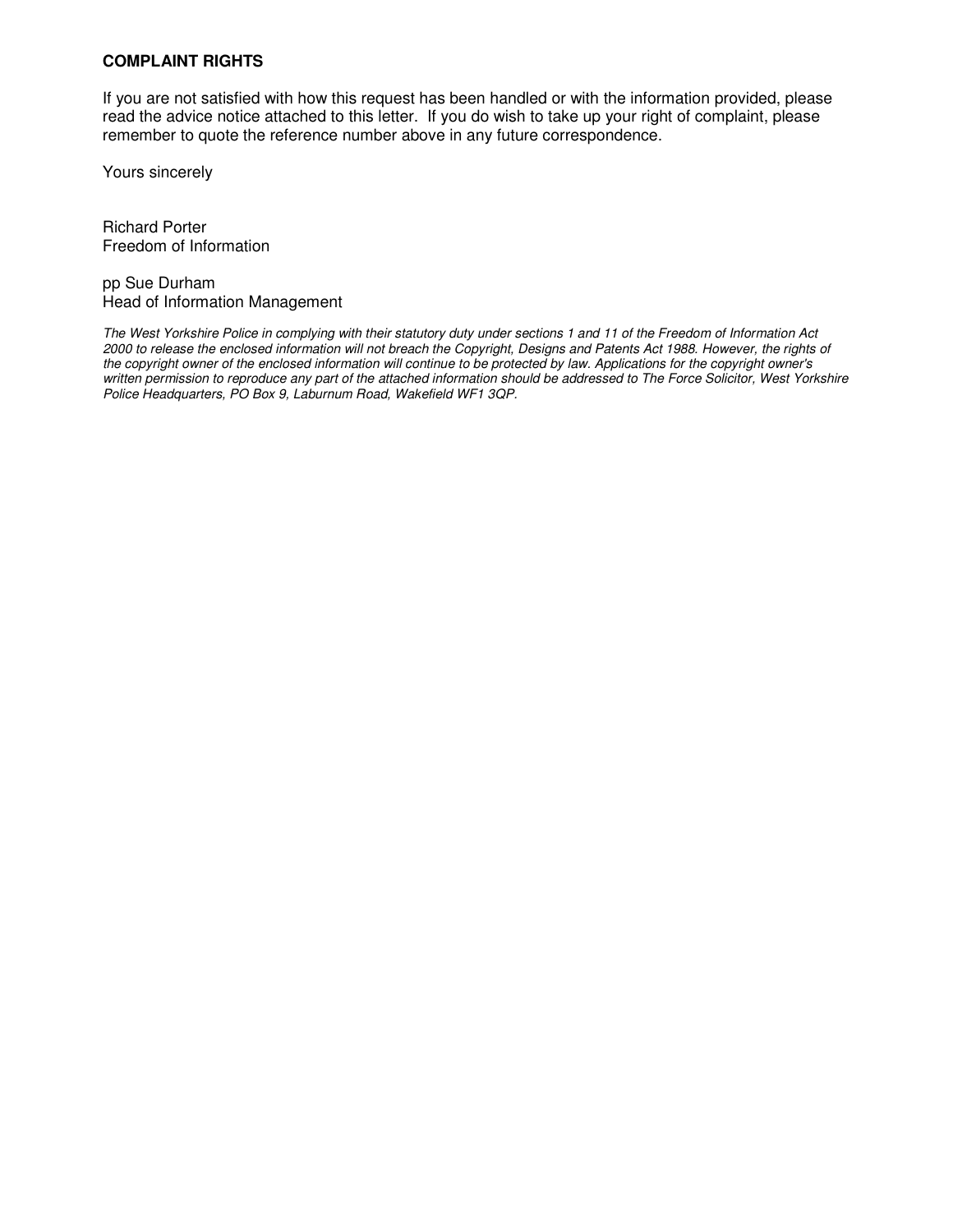#### **\*\*\*\*\*\*\*\*\*\*\*\*\*\*\*\*\*\*\*\*\*\*\*\*\*\*\*\*\*\*\*\*\*\*\*\*\*\*\*\*\*\*\*\*\*\*\*\*\*\*\*\*\*\*\*\*\*\*\*\*\*\*\*\*\*\*\*\*\*\*\*\*\*\*\*\*\*\*\*\*\***

### **COMPLAINT RIGHTS**

### **\*\*\*\*\*\*\*\*\*\*\*\*\*\*\*\*\*\*\*\*\*\*\*\*\*\*\*\*\*\*\*\*\*\*\*\*\*\*\*\*\*\*\*\*\*\*\*\*\*\*\*\*\*\*\*\*\*\*\*\*\*\*\*\*\*\*\*\*\*\*\*\*\*\*\*\*\*\*\*\*\***

1. Are you unhappy with how your request has been handled or do you think the decision is incorrect?

You have the right to request that West Yorkshire Police review their decision. Prior to lodging a formal complaint you are welcome and encouraged to discuss the decision with the case officer that dealt with your request.

2. Ask to have the decision looked at again

The quickest and easiest way to have the decision looked at again is to telephone the case officer that is nominated at the end of your decision letter. That person will be able to discuss the decision, explain any issues and assist with any problems.

## 3. Complaint

If you are dissatisfied with the handling procedures or the decision of West Yorkshire Police made under the Freedom of Information Act 2000 regarding access to information, you can lodge a written complaint to have the decision internally reviewed.

A West Yorkshire Police internal review of your decision will be carried out by a senior member of staff, who is fully trained in interpreting Freedom of Information legislation, yet is independent with regards to the original decision made, i.e. has never previously been involved with your request.

Complaints will only be treated as valid if they are received by West Yorkshire Police within a 60 day timeframe from the date of the decision letter. They must include the original FOI Reference Number and can only be submitted in writing by using the following contact details:

foi@westyorkshire.pnn.police.uk

or

West Yorkshire Police FOI Internal Reviews PO Box 9 Laburnum Road Wakefield WF1 3QP

In all possible circumstances West Yorkshire Police will aim to complete and respond to your internal review within 20 working days; however this date may be extendable in exceptional circumstances by another 20 working days.

## 4. The Information Commissioner

If you are still dissatisfied with the internal review decision made by West Yorkshire Police, you may then make an application to the Information Commissioner for a decision on whether the request for information has been dealt with in accordance with the requirements of the Act.

For information on how to make application to the Information Commissioner please visit their website at www.ico.gov.uk